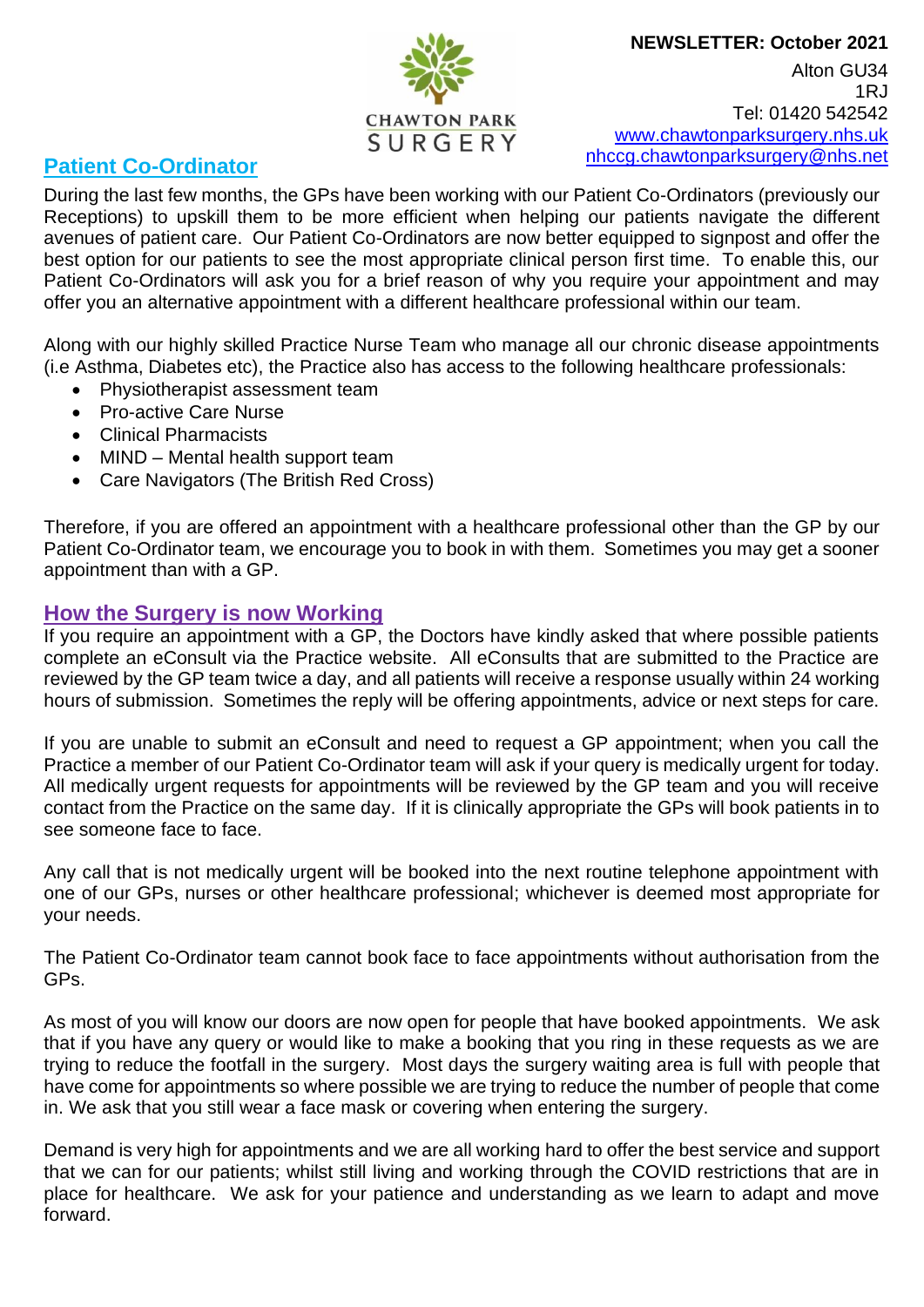# **September's Numbers**

We have looked back over our appointment numbers last month (September 2021) and thought we would share this with you.

- GP telephone consultations 2354
- GP Econsults 730
- GP face to face appointments 725
- GP home visits  $-19$
- Nurse face to face appointments 1750

Unfortunately, we are still getting people that do not attend (DNA) their appointment. This means other patients can be missing out on those appointments so if you ever cannot make it, please ring The practice and let us know in advance so that this appointment can be used for someone else.

- DNA in September 79
- 17 of these were GP face to face appointments
- 62 of these were nurse face to face appointments

We also had a look at phone call numbers for September:

- Incoming calls to Patient Co-Ordinator Team 13,663
- Outgoing calls from reception and doctors 6043

### **Have you seen our new Practice website?**

We have listened to feedback from our patients (and staff) and we have now launched our new website. Hopefully you find this more user friendly.

[www.chawtonparksurgery.nhs.uk](http://www.chawtonparksurgery.nhs.uk/)



## **Flu vaccinations**

Flu vaccinations are now available for eligible patients. Full details of eligibility are available on the practice website. Vaccination supplies have been disrupted; we are working very hard to make sure all our eligible patients receive their vaccination. Please bear with us whilst we manage the current supply issues. Some Pharmacies can offer flu vaccinations. However, they have also been affected by the same delivery issues. If you are eligible, appointments are available online.

Please keep an eye on the practice website for further updates.

## **COVID Boosters**

COVID boosters will be available for those who are six months post their 2<sup>nd</sup> dose. Patients will receive an invitation from the vaccination site, the Practice or via the Government recall systems. You are able to book to have your vaccination at Jamesons House by calling them directly on 0333 3320855 or by calling 119. If any patients are due their COVID vaccinations and would have significant difficulties in attending a mass vaccination site, please email the Practice at [NHCCG.chawtonparksurgery@nhs.net](mailto:NHCCG.chawtonparksurgery@nhs.net)

If you are due your  $1^{st}$  or  $2^{nd}$  COVID vaccination the following website will direct you to walk in clinics: [https://www.nhs.uk/conditions/coronavirus-covid-19/coronavirus-vaccination/find-a-walk-in](https://www.nhs.uk/conditions/coronavirus-covid-19/coronavirus-vaccination/find-a-walk-in-coronavirus-covid-19-vaccination-site/)[coronavirus-covid-19-vaccination-site/](https://www.nhs.uk/conditions/coronavirus-covid-19/coronavirus-vaccination/find-a-walk-in-coronavirus-covid-19-vaccination-site/)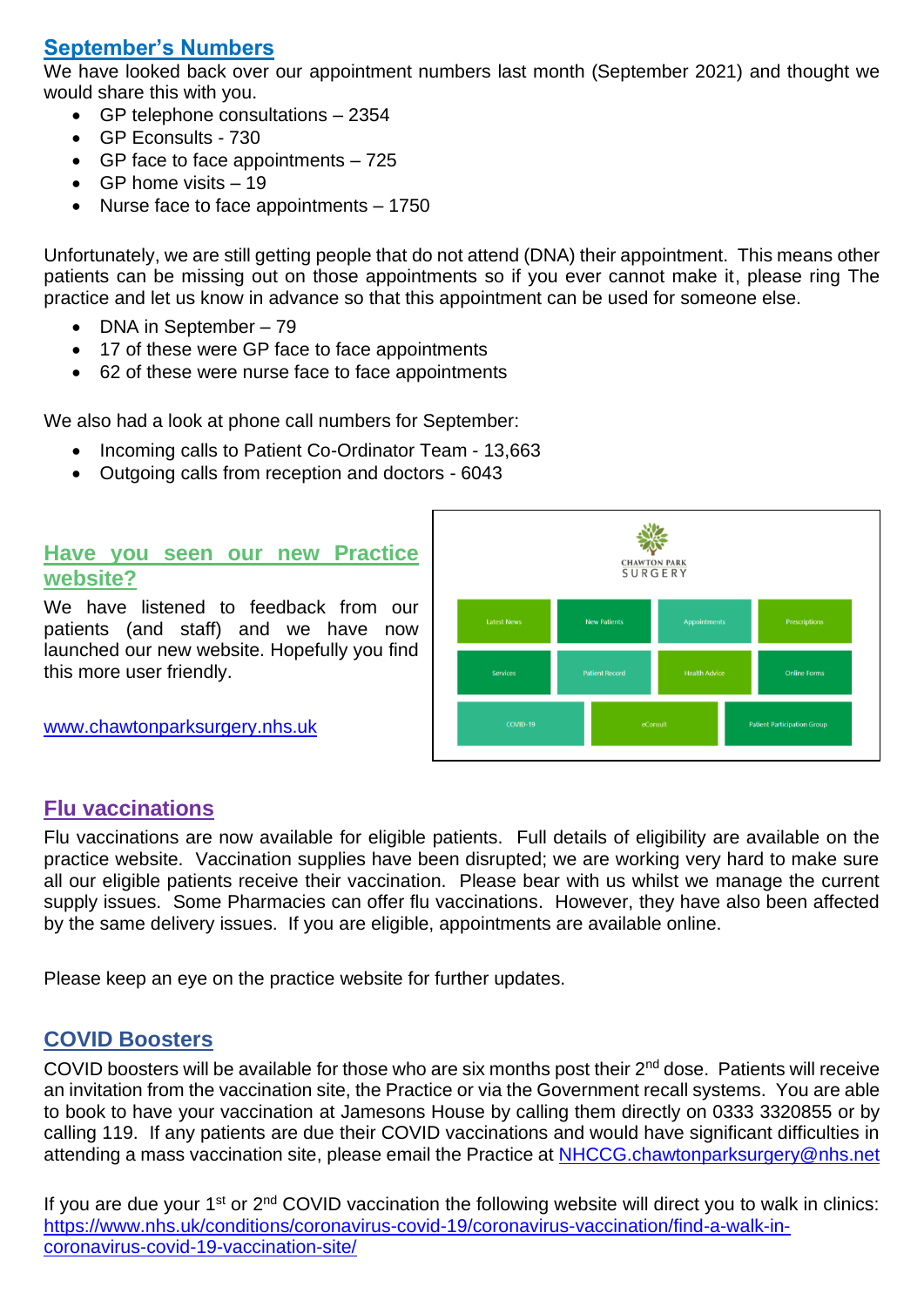Please keep an eye on the practice website for further updates.

### **Suspected COVID Which test to have?**

If you have any symptoms of COVID and need to do a test, you will need to a PCR test NOT a Lateral Flow Test.

A PCR test can be obtained through this website:<https://www.gov.uk/get-coronavirus-test> Lateral Flow Tests are for people who have no symptoms.

## **A Warm Welcome to Our New Trainees**

We have had three new GP trainees join us in August:

- Dr Tom Durham who is an F2 and will be with us for four months and is supervised by Dr Matt de Quincey
- Dr Chris Wilcox who is an ST3 and will be with us for two years and is supervised by Dr Alexander Goodman
- Dr Jon Krentz who is an ST3 and will be with us for a year and is supervised by Dr Jacqueline **Over**

### **Patient Participation Group**

#### **To all patients registered with Chawton Park Surgery Alton**

#### Dear Patient

I would like to take this opportunity to introduce myself as Chair of the Chawton Park Surgery Patients Participation Group (PPG).

Since April 2015, it has been a contractual requirement of NHS England for all GP practices to have a PPG and to make reasonable efforts for this to be representative of the practice population. A Patient Participation Group (PPG) is a group of volunteer patients, carers registered with the practice, and GP practice staff who meet to discuss practice issues and patient experience to improve the service.

Unquestionably, we face difficult and challenging times. The past 18 months has not only put huge pressure on our health and social welfare systems, but has brought into sharp focus, the need to work even closer on developing and nurturing a supportive, cohesive and closer knit community.

As an Alton resident, I am proud to be associated with our practice and firmly believe that we all have a part to play in ensuring full support is given to our National Health Service and to all those who work within the organisation.

As the newly elected chair of our PPG, I am conscious of the fact that such groups wouldn't function without the help and support of volunteers who can bring to the table, a wide range of experience, expertise and most importantly, enthusiasm. Sustaining any volunteer group is in itself a real challenge today and I know only too well that we often have to rely on that small, dedicated team to carry things forward. I am appealing to you as the patients to consider how you could help us develop and move through the "unknown unknowns" that lie ahead. We are very keen to recruit new members to the PPG and would ask that you consider putting your name forward. We will be running an introductory welcome session at the surgery for those of you who are interested.

Details and times of the session will be sent out later to those of you who contact us.

#### **Contact details :**